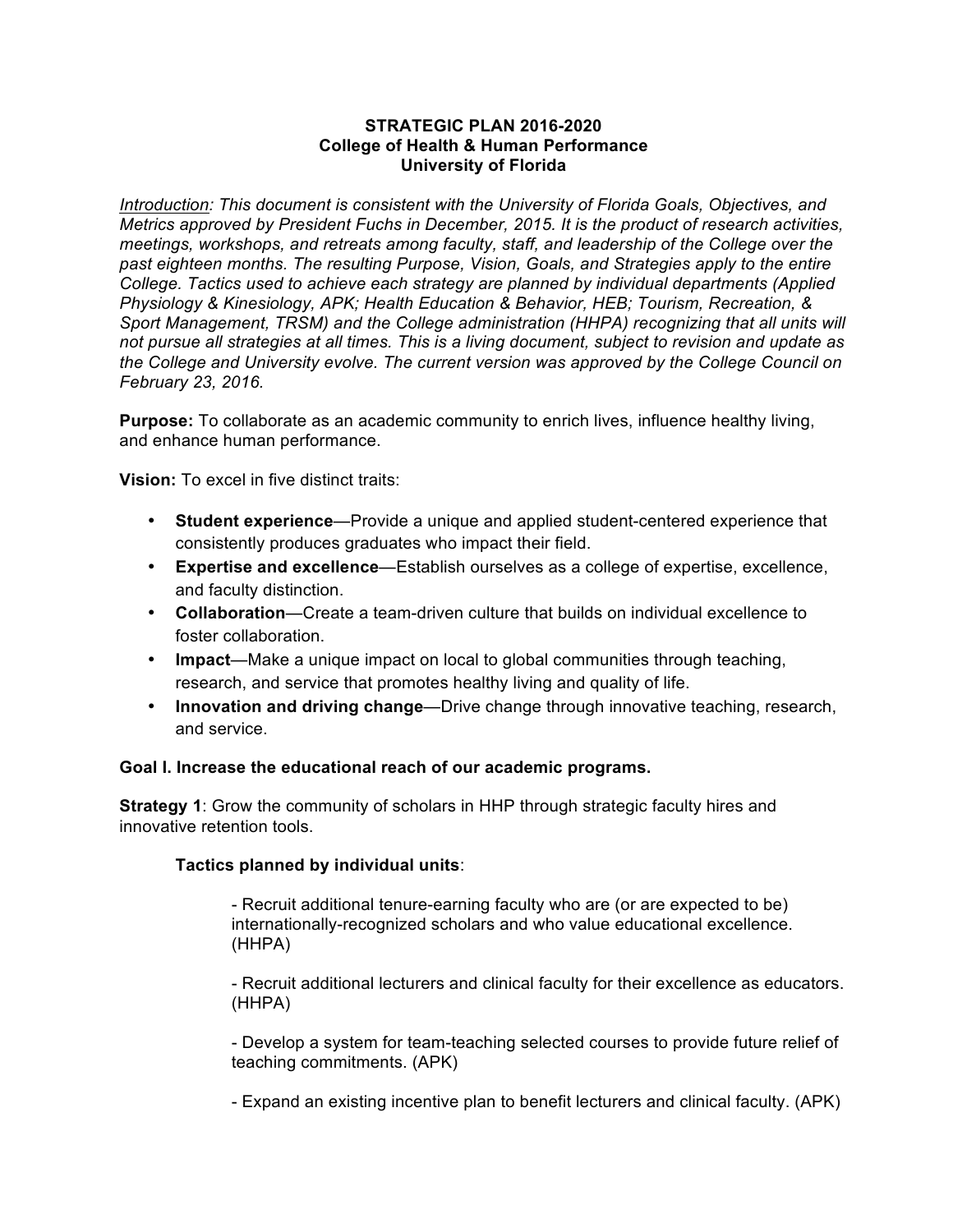- Recruit tenure-track faculty members in three high-priority areas of behavioral health: 1) substance abuse & addictive behaviors; 2) obesity, physical activity, & nutrition; 3) HIV/AIDS, other STIs, & reproductive health. (HEB)

- Continue use of the full-time lecturer career track as the preferred model to promote excellence in teaching programs. (HEB)

**Strategy 2**: Increase our capacity for advising online and residential students at the undergraduate and graduate levels.

## **Tactics planned by individual units**:

- Redesign and improve the on-campus advising program by hiring an additional undergraduate advisor and a new lecturer who will function as internship coordinator and graduate advisor. (APK)

- Expand and remodel the on-campus advising facility to better handle the increasing number of students. (APK)

- Improve advising services for UF Online students by hiring a dedicated advisor and consolidating UFO services in contiguous space (HHPA)

**Strategy 3**: Increase student enrollment in College courses and degree programs.

## **Tactics planned by individual units**:

- Conduct a feasibility, cost, and market analysis in support of developing an online non-thesis master's program in health education and behavior. (HEB)

- Conduct a feasibility, cost, and market analysis in support of developing one online certification program, e.g., community-based digital health. (HEB)

- Increase our M.S. population to exceed 60 total students per year. Sustain this level until we can increase the course offerings and improve curriculum for our students. (APK)

- Implement an undergraduate degree program in fitness/wellness via UF Online. (APK)

- Develop a 4+1 Masters/Bachelors combined degree within our exercise physiology program. (APK)

# **Goal II. Prioritize excellence in education.**

**Strategy 1.** Optimize the curricula of our degree programs.

# **Tactics planned by individual units**:

- Continually develop and maintain innovative teaching programs of the highest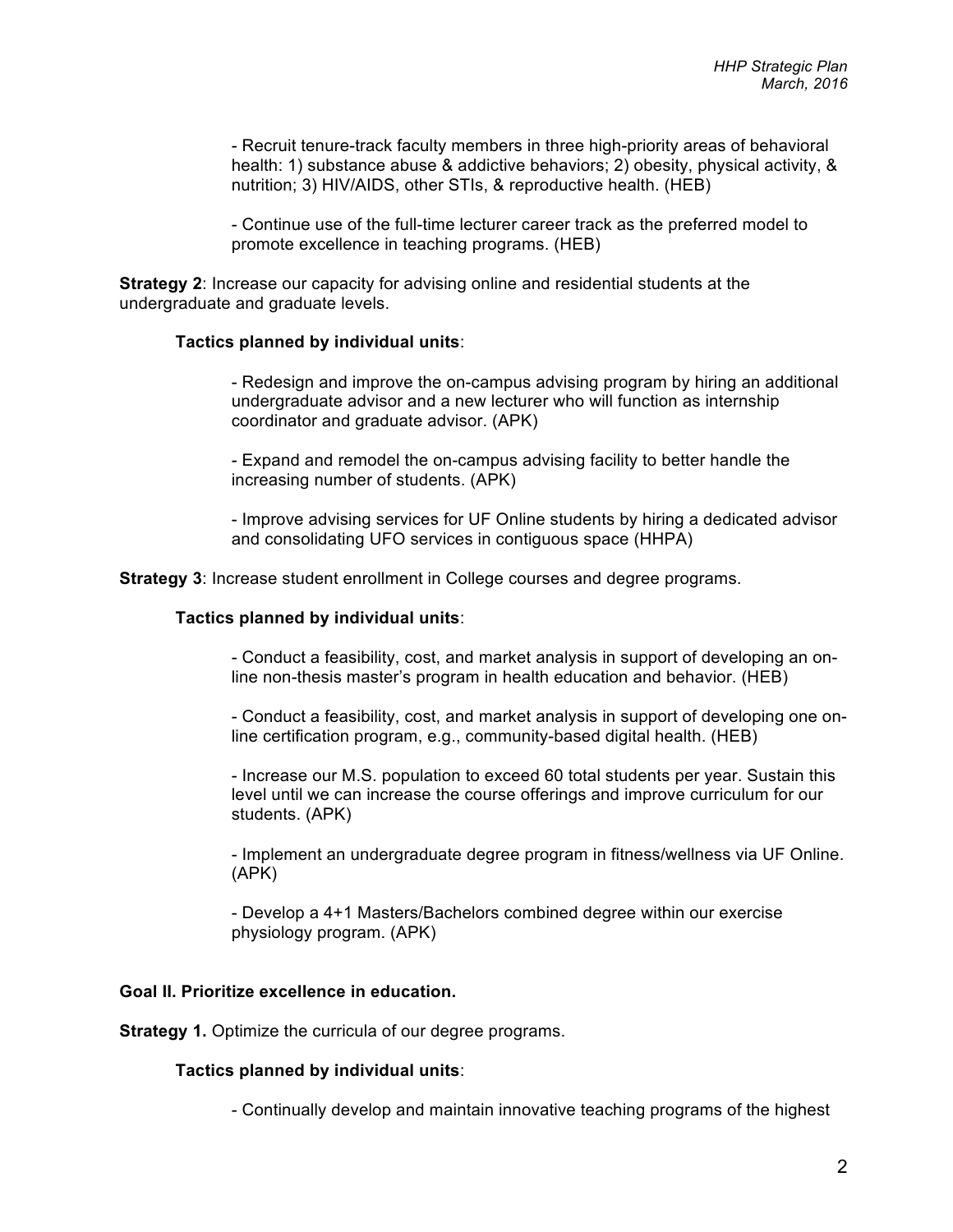quality. (TRSM)

- Streamline the Ph.D. graduate education curriculum to focus on development of problem solving skills and creativity (APK)

- Upgrade the core curriculum to ensure that PhD students master the basic topics with less redundancy and more focus. (APK)

- Streamline and incentivize the PhD qualifying exam and proposal process to move students through the program more rapidly. (APK)

- Develop and offer online undergraduate courses in the UFO and graduate courses through a non-thesis MS degree program. (HEB)

**Strategy 2**. Promote successful matriculation of our students.

## **Tactics planned by individual units**:

- Sustain teaching programs that effectively impart knowledge about the philosophies, theories and practical applications of our fields to develop the next generation of leaders in our profession. (TRSM)

- Initiate and develop entrepreneurial programs related expertise in tourism, recreation and sport that contribute to the quality of life of the university, communities and organizations. (TRSM)

- Expand opportunities for research education and training at all levels. (HEB)

- Increase degree completion rate and decrease time to degree completion (HHPA)

**Strategy 3**. Enhance the development of professional skills.

### **Tactics planned by individual units**:

- Integrate a renewed focus on ethics (HHPA)

- Transition the Athletic Training (AT) degree program from an undergraduate to a graduate professional degree with major improvements in the curriculum and clinical experiences of the students. (APK)

- Restructure the format of PhD dissertation proposals to mimic a pre-doctoral training grant application; provide financial incentives for submitting predoctoral grants. (APK)

- Provide excellent instruction and mentoring to help doctoral students develop their teaching skills in the classroom. (TRSM)

- Encourage faculty members to be aware of industry trends and demands, and the most contemporary best practices and creative instructional pedagogies. (TRSM)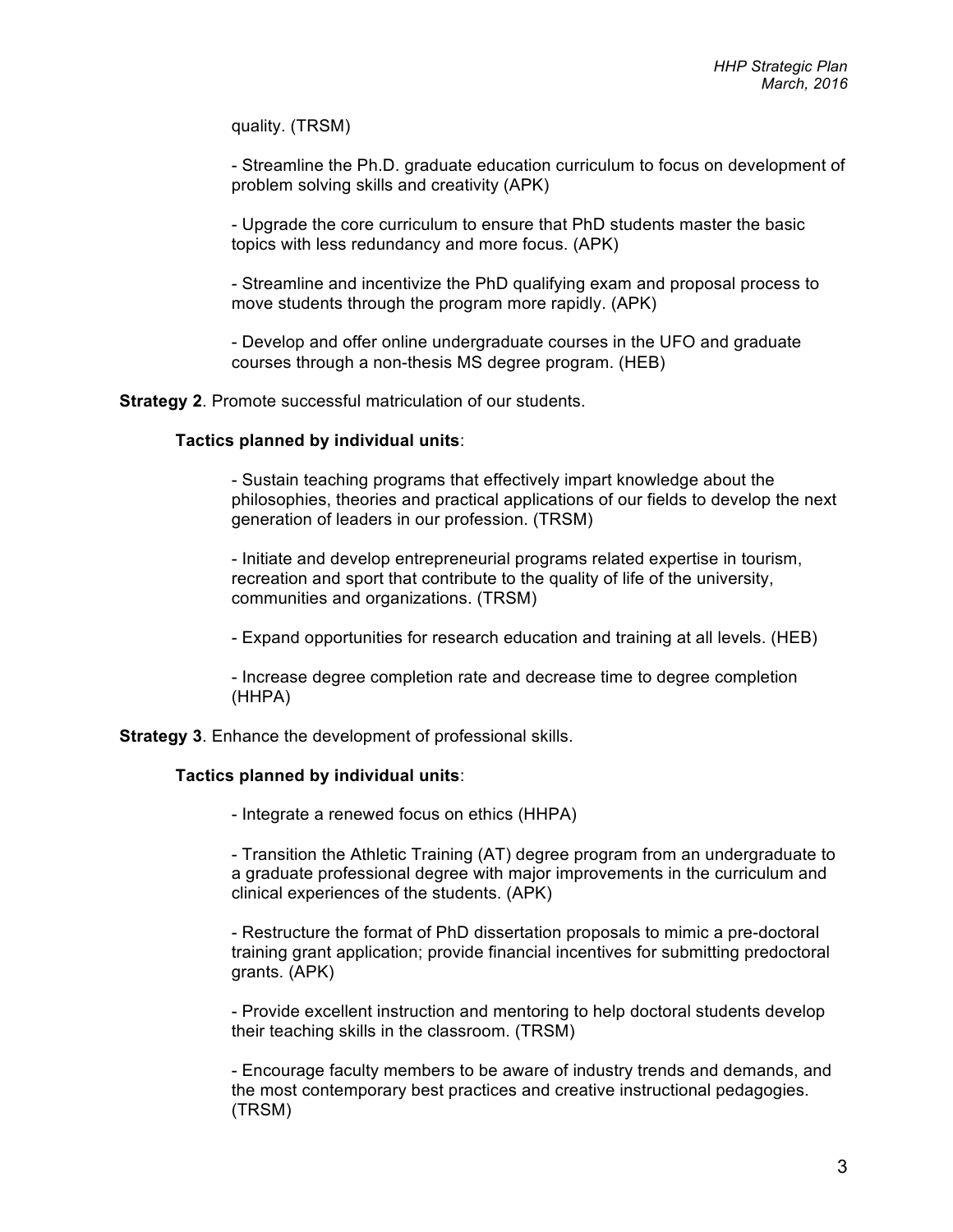- Provide continual guidance to the professional placement of students through practicum experiences, internships and professional positions in the industry. (TRSM)

- Incorporate more professional writing opportunities in the curriculum and enhance the quality of the graduate professional writing course. (HEB)

- Review instruction on statistics and research methods and revise/expand as needed. (HEB)

**Strategy 4.** Improve instructional infrastructure.

## **Tactics planned by individual units**:

- Restructure the resident labs for human physiology, investing in equipment and expertise to allow hands-on physiological measurements by undergraduate and graduate students. (APK)

- Upgrade the facilities for our AT program to expand hands-on educational opportunities in-house. (APK)

- Continue to utilize technology in the delivery of instruction, including distance education courses, certificates, and programs. (TRSM)

- Complete the build-out of Florida Gym classrooms that currently lack ceilings. (HHPA)

**Strategy 5**. Continue the enhancement of PhD training.

### **Tactics planned by individual units**:

- Increase stipends of PhD graduate students to levels that are in the top 10% of exercise science/kinesiology programs in the country. (APK)

- Develop a second "in-house" T32 national training grant, or equivalent, in areas related to muscle physiology by the end of 2017. (APK)

- Facilitate and provide exceptional quality in all doctoral courses, mentoring, and scientific training. (TRSM)

- Faculty should seek the necessary funding to support their doctoral students. (TRSM)

- Implement a national recruitment plan for graduate admissions at the doctoral level. (HEB)

- Generate additional revenue to fund graduate research assistantships at competitive levels and support student travel to professional/scientific meetings. (HEB)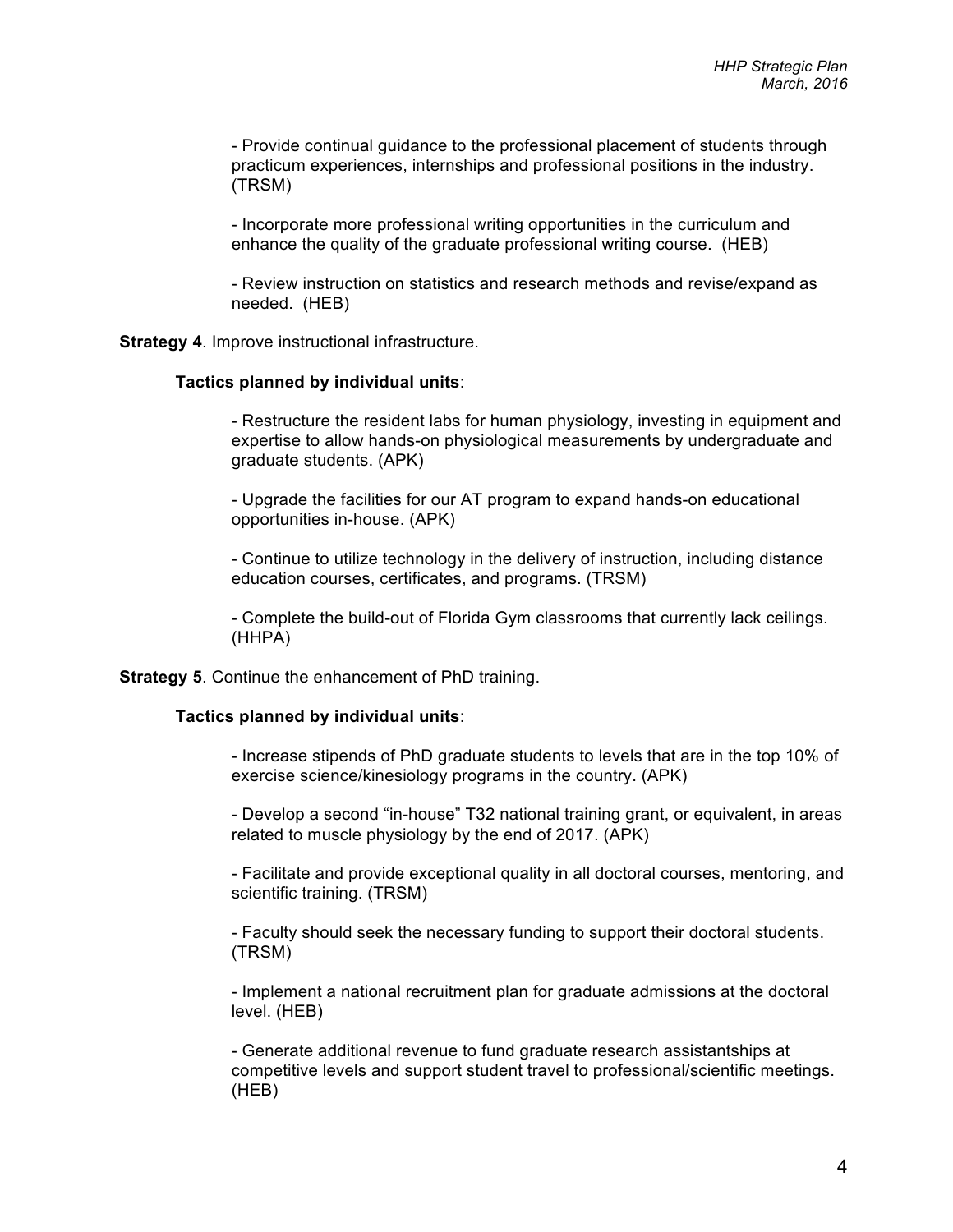# **Goal III. Enhance the student experience.**

**Strategy 1.** Increase student body diversity in its most inclusive sense.

# **Tactics planned by individual units**:

- Increase the diversity of our faculty with all new hires by gender, race, religion, nationality, and disability. (APK, HEB)

- Recruit students from diverse racial, ethic, socioeconomic, and geographic backgrounds. (HHPA)

- Work with campus partners (e.g., Dean of Students, Multicultural and Diversity Affairs, Black Student Experience Task Force, Institute of Black Culture) to enhance culture of inclusion. (HHPA)

- Provide college-wide opportunities for faculty and students to have conversations and be trained on sensitive issues related to diversity (HHPA)

- Analyze college programs that enroll underrepresented minority students most effectively and implement the best practices of these programs to increase diversity more broadly. (HHPA)

**Strategy 2**. Expand opportunities for student engagement and leadership.

# **Tactics planned by individual units**:

- Continue to provide important industry stakeholders and partners with relevant and timely knowledge to advance the quality of life in communities and organizations. (TRSM)

- Maintain support for the UF Lambda chapter of Eta Sigma Gamma, a health education honorary that promotes the professional development of students. (HEB)

- Encourage and support student involvement in discipline-specific national scientific and professional organizations. (HEB)

- Improve quality of life through support and promotion of community involvement, community service, and public service. (HHPA)

- Work with identified groups of people and industries to identify and address issues affecting their well-being. (TRSM)

**Strategy 3.** Increase engagement with campus partners to position students for successful matriculation.

# **Tactics planned by individual units**:

- Collaborate with the Department of Biology to develop a new course in human physiology (BSC3096) that will be available for both resident and online students. (APK)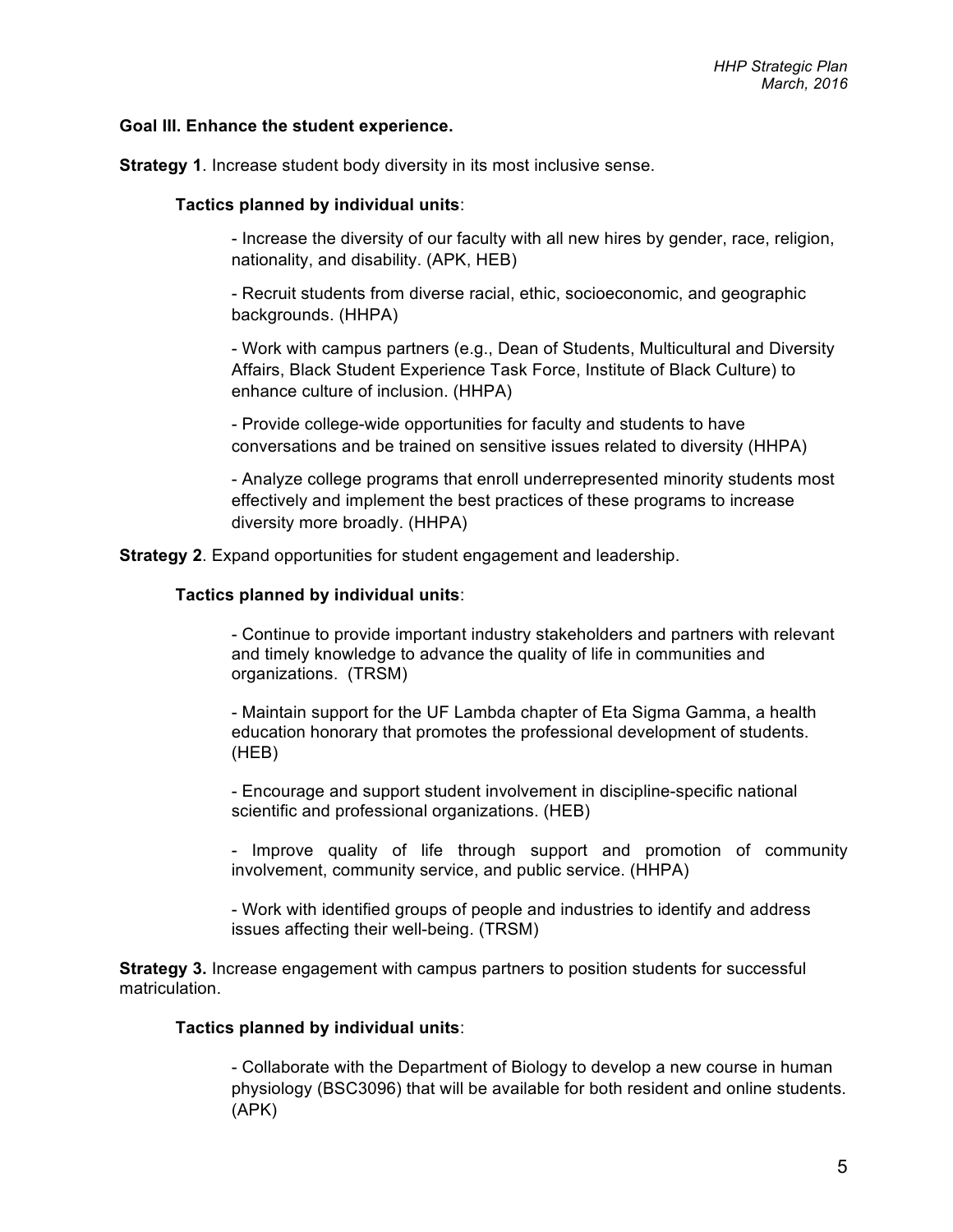- Collaborate with TRSM to formalize a new academic program in athlete development, sharing the teaching load and academic revenue. (APK)

- Strengthen cross-cutting educational programs with select colleges across campus that have shared health-related missions. (HEB)

- Explore educational intersections with other HHP departments and centers. (HEB)

- Work with other HHP units to deliver quality distance education programs more efficiently. (HEB)

# **Goal IV. Elevate the quality and quantity of College research, increasing both scholarly impact and the benefits to society.**

**Strategy 1**. Increase research impact as indexed by scientific metrics and societal benefit.

### **Tactics planned by individual units**:

- Recruit additional tenure-accruing faculty for their area of expertise and excellence as scholars. (HHPA)

- Faculty and students must engage in innovative and conceptually sound research that contributes to the body of knowledge and ultimately enhances the quality of lives in communities and organizations. (TRSM)

- Faculty and doctoral students must successfully translate their research findings and products for practical settings for the purpose of improving the lives of constituencies. (TRSM)

- Faculty members should seek the necessary funding to answer their most compelling research questions. (TRSM)

- Faculty and students should initiate and participate in interdisciplinary and international research initiatives. These initiatives should include synergistic contributions from TRSM, HHP, and UF colleagues. (TRSM)

- Extend strategic faculty hiring with cluster hires in key behavioral health areas to promote research collaborations and expand extramural funding opportunities. (HEB)

- Explore potential for collaborative hires with other units including preeminence hires. (HEB)

- Develop and expand community-academic partnerships for research; plan for sustainability of established partnerships. (HEB)

- Resource and develop essential research infrastructure for the Center for Digital Health and Wellness to support collaborative research. (HEB)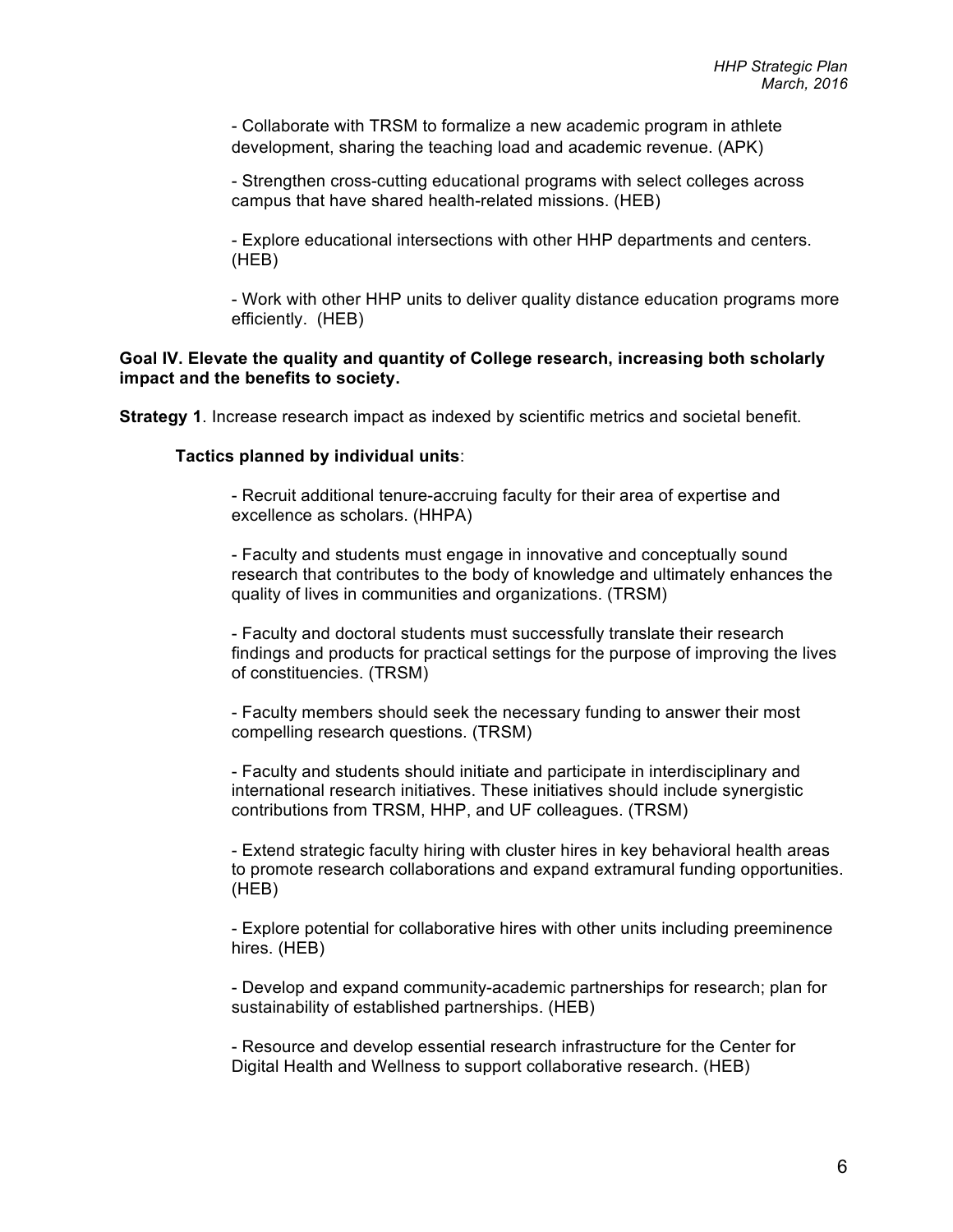- Increase requests for funding from scientific agencies, including the Department of Defense, and from pharmaceutical and biomedical industries. (APK)

- Increase funding for extramural research by 5% within one year and 25% within 5 years. (APK)

**Strategy 2**. Expand public awareness of College research accomplishments.

### **Tactics planned by individual units**:

- Faculty and doctoral students must successfully disseminate impactful and compelling research to the scientific knowledge base in their niche research streams. (TRSM)

- Achieve Top Three ranking by the National Research Council. (APK)

- Initiate a behavioral and community science seminar series for academic and community stakeholders. (HEB)

- Promote the research accomplishments of College faculty and students using institutional publications, web-based communications, and public media. (HHPA)

#### **Goal V. Facilitate new and nurture existing ties among alumni, friends, and stakeholders.**

**Strategy 1.** Establish and maintain an outstanding Office of Development.

## **Tactics planned by individual units**:

- Recruit and retain skilled development officers who understand our College and are passionate about their craft. (HHPA)

- Develop a strong portfolio of potential donors including alumni and non-alumni. (HHPA)

- Establish a well-defined process that defines the interests of potential donors and enables meaningful giving. (HHPA)

- Pursue opportunities for foundation and corporate support of College programs. (HHPA)

**Strategy 2**. Develop effective communication with alumni, donors, and other stakeholders.

### **Tactics planned by individual units**:

- Update the HHP website by improving accuracy, aesthetics, and ease of navigation. (HHPA)

- Refine and extend the impact of *Performance* magazine on our alumni. (HHPA)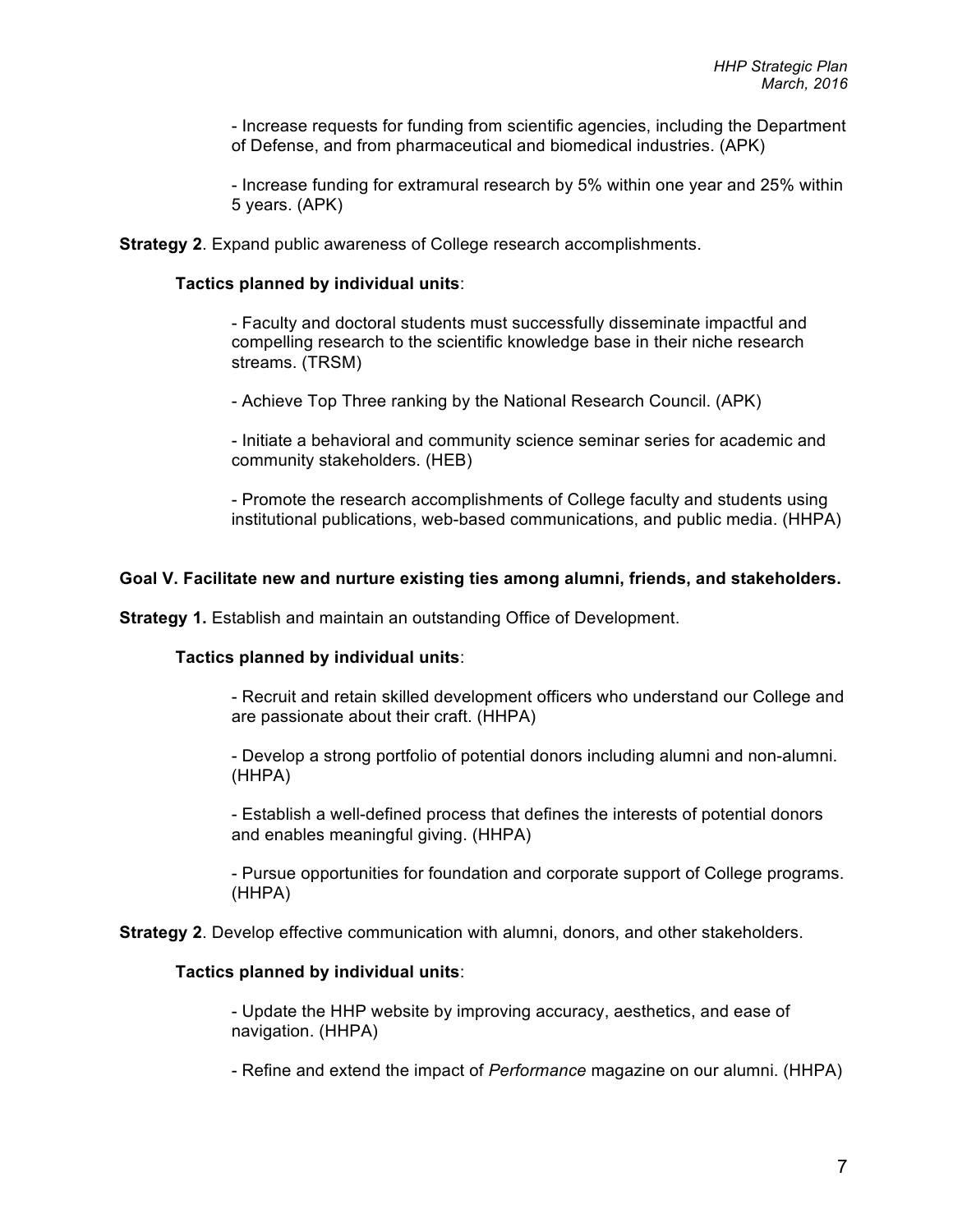- Develop efficient strategies for electronic communication with all stakeholders. (HHPA)

**Strategy 3**. Increase synergy among staff, faculty, and students in development efforts.

## **Tactics planned by individual units**:

- Create efficient means of communicating news about alumni events, program updates and development needs. (TRSM)

- Identify areas of excellence that interest potential donors and are well represented across departments, thereby emphasizing college strengths and increasing visibility to donors. (HEB)

- Establish meaningful relationships between potential donors and College faculty. (HHPA)

- Engage advisory groups to promote fund raising and alumni relations. (HHPA)

- Involve retired faculty in College communications and development efforts. (HHPA)

## **Goal VI. Grow the breadth and depth of internationalization.**

**Strategy 1**. Integrate an international focus into education and research programs.

## **Tactics planned by individual units**:

- Integrate global awareness and intercultural competence into student learning. (TRSM)

- Increase faculty scientific contributions in international venues and publications. (HEB)

- Expand study abroad opportunities for students and faculty and identify international research incentives for faculty. (HEB)

- Revise current course offerings with purposeful consideration of international perspectives. (HHPA)

- Offer courses that enable efficient fulfillment of requirements for HHP students in the International Scholars program. (HHPA)

**Strategy 2**. Grow co-curricular and engagement opportunities.

### **Tactics planned by individual units**:

- Expand study abroad and exchange opportunities for students and faculty. (HEB)